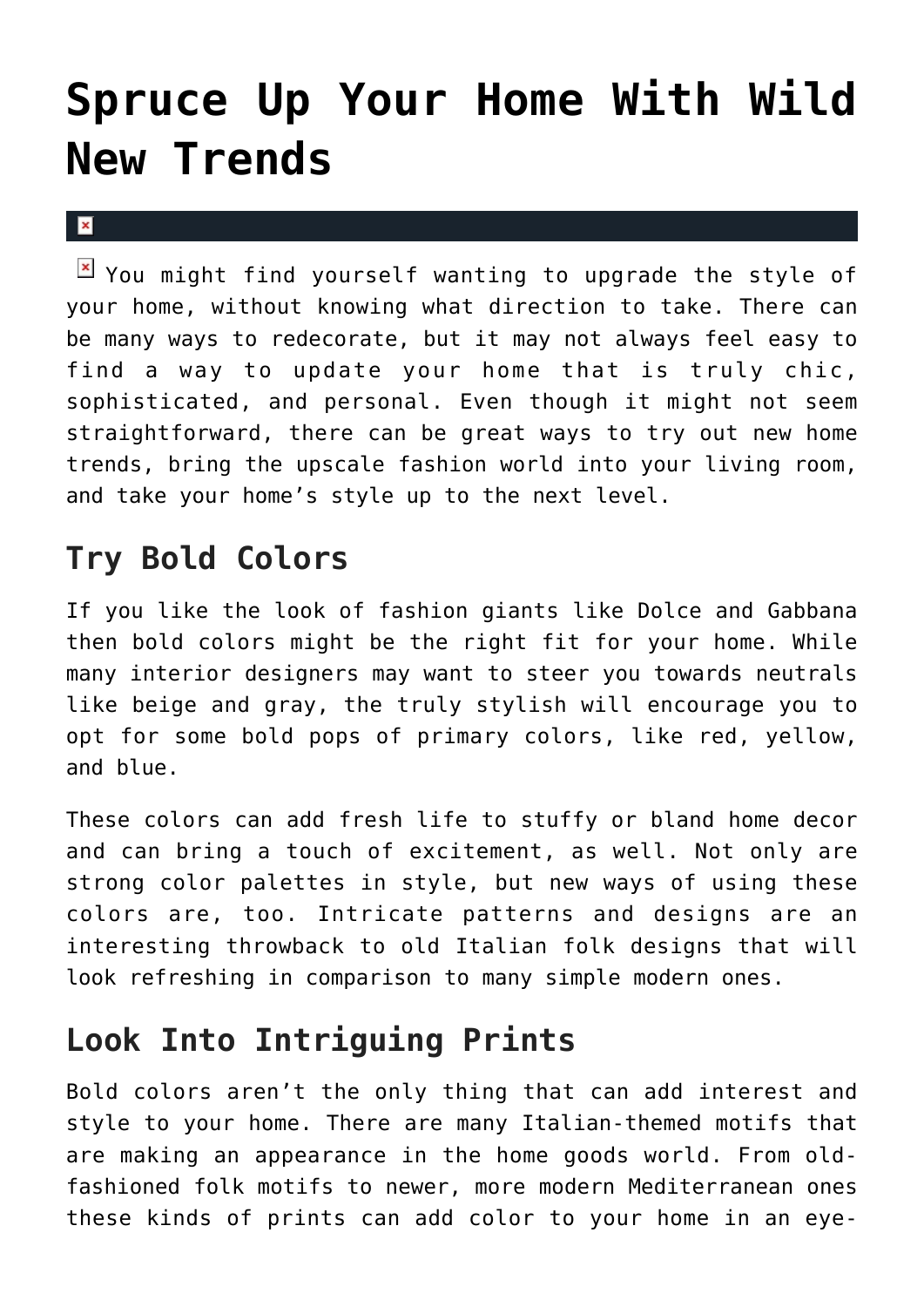catching way. This can be true whether it is a new set of blue-printed dinner plates in your kitchen or a large, colorful sofa in your living space.

Animal prints are another way that you can bring the zest of wild new life into your living spaces, whether it is a piece of zebra-streaked dishware or a leopard print pillow. For a Dolce and Gabbana lover, these kinds of pieces can bring the fashion world into their home in a new and thrilling way. Animal prints in particular can be effective for giving your home some wild touches and bringing the outdoors in.

#### **Go Natural**

Another way that you can shake up the style of your home and take it to a new level is to go natural and bring new textures and fibers into your decor. From real wood cabinetry to handwoven pieces, there are many ways to try out new and unique fabrics and materials that will give your home an earthy and exotic touch.

Also, pulling in artisanally crafted pieces, like hand-blown glass items in dark and bold colors, hand-painted ceramics, woven and knitted items can help you bring history and one-ofa-kind culture to life in your home. When you try out pieces made with old-world techniques your living spaces will be telling an age-old story all on their own.

## **A Last Thought**

There can be many different reasons to want to update your home and breathe new life into your decor. However, you might not always know just how to go about it. There are always new trends popping up on the horizon, and it can be difficult to tell which ones will be sticking around, and which ones won't. The upside is that while there are many options for changing up your living space if you are looking to update your home in a way that is bold, chic, and timeless, Italian and